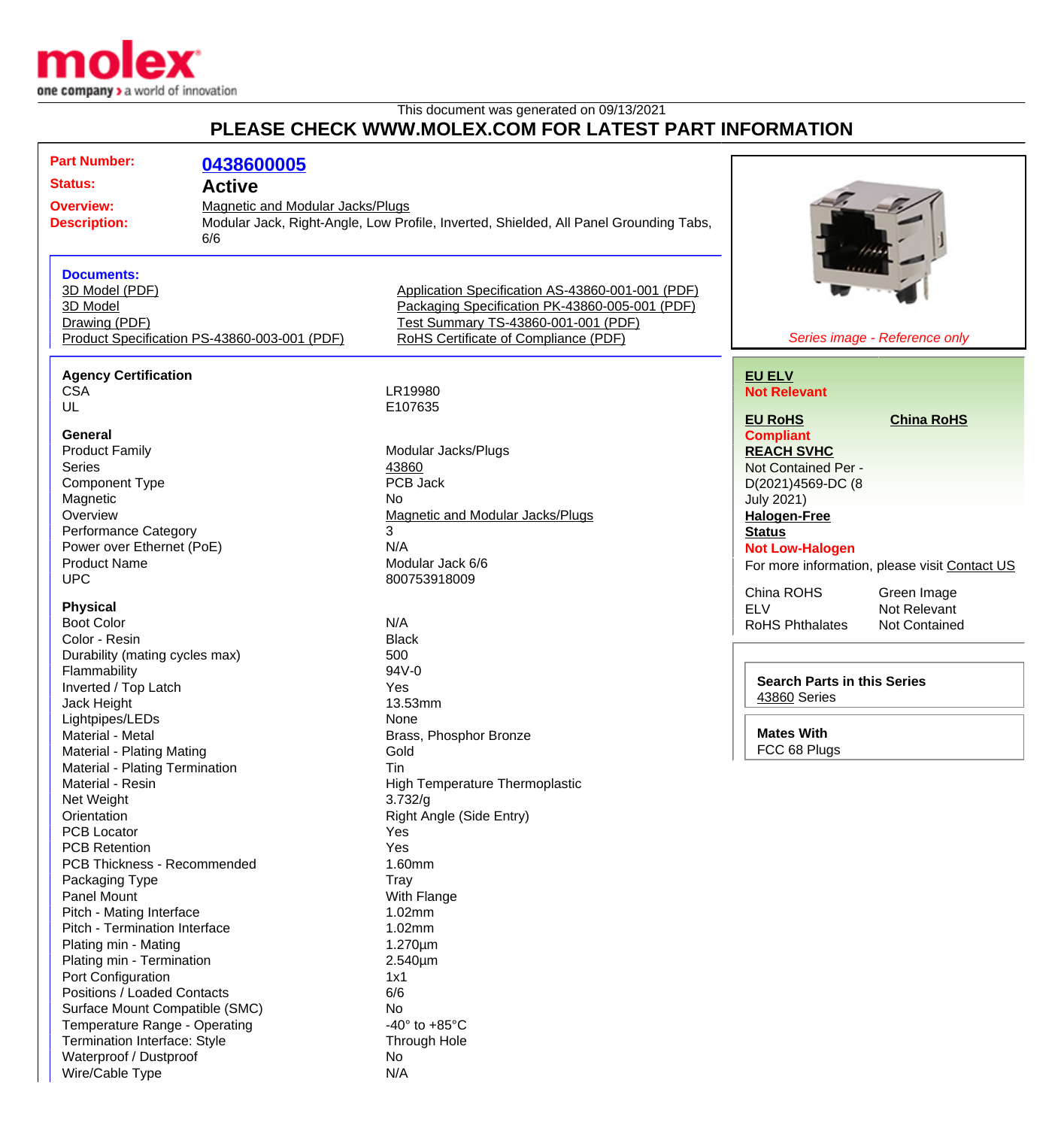| <b>Electrical</b><br>Current - Maximum per Contact<br>Grounding to PCB<br>Grounding to Panel<br>Shielded<br>Voltage - Maximum                                                        | 1.5A<br>Yes<br>Yes<br>Yes<br>150V AC (RMS) |
|--------------------------------------------------------------------------------------------------------------------------------------------------------------------------------------|--------------------------------------------|
| <b>Solder Process Data</b><br>Duration at Max. Process Temperature (seconds)<br>Lead-freeProcess Capability<br>Max. Cycles at Max. Process Temperature<br>Process Temperature max. C | 005<br>WAVE<br>001<br>260                  |
| <b>Material Info</b>                                                                                                                                                                 |                                            |
| <b>Reference - Drawing Numbers</b>                                                                                                                                                   |                                            |

| <b>Application Specification</b> | AS-43860-001-001 |
|----------------------------------|------------------|
| <b>Packaging Specification</b>   | PK-43860-005-001 |
| <b>Product Specification</b>     | PS-43860-003-001 |
| Sales Drawing                    | SD-43860-001-001 |
| <b>Test Summary</b>              | TS-43860-001-001 |
|                                  |                  |

## This document was generated on 09/13/2021 **PLEASE CHECK WWW.MOLEX.COM FOR LATEST PART INFORMATION**